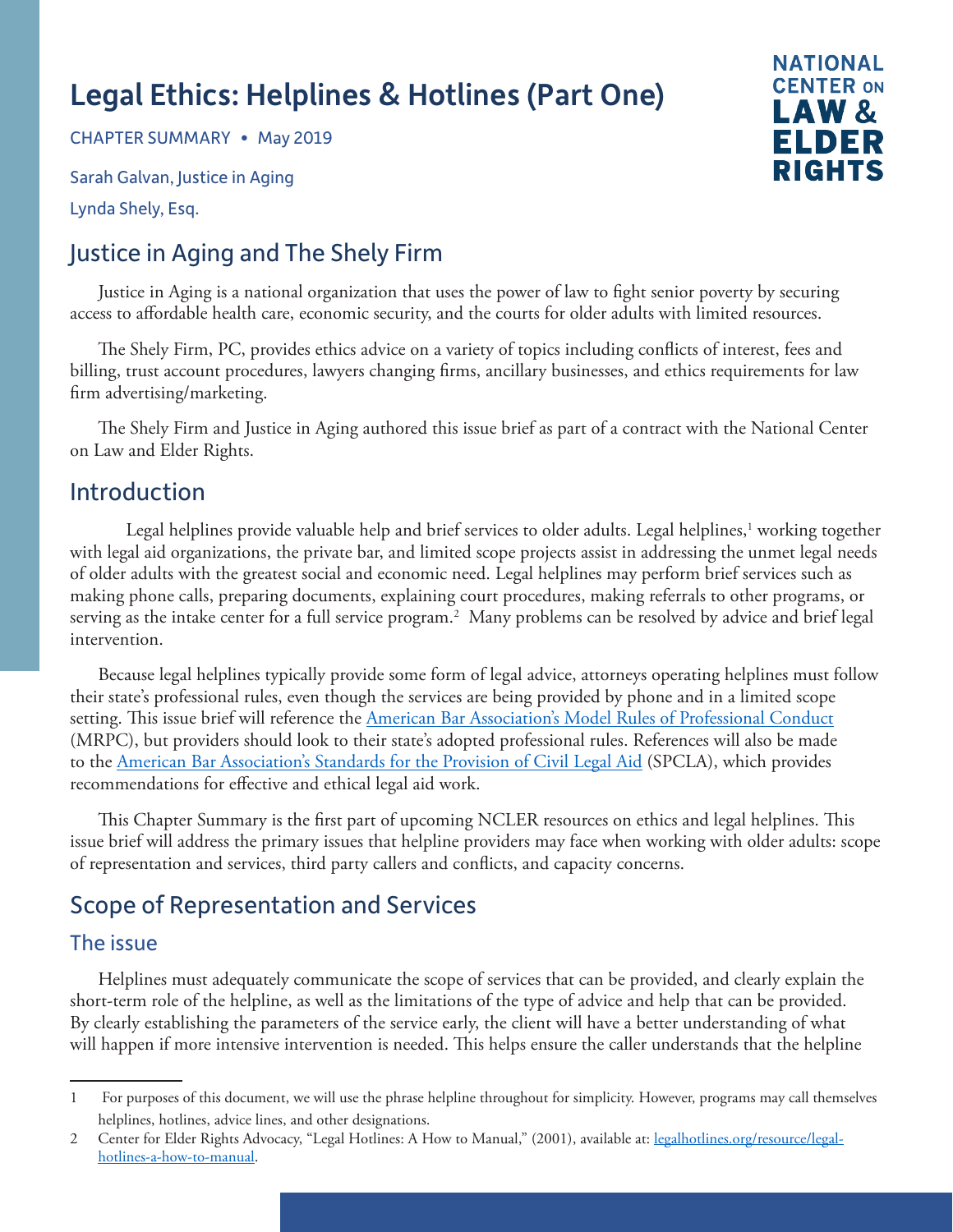provider may not be representing them in an ongoing matter. The key question a helpline provider determines during the initial phone call is: can this legal matter be competently resolved through brief telephone service, or does the client need assistance resolving a complex issue? In the later, the client likely requires full representation.

#### Rules to review

**MRPC Rule 1.1 Competence**: *A lawyer shall provide competent representation to a client. Competent representation requires the legal knowledge, skill, thoroughness and preparation reasonably necessary for the representation.*

**MRPC Rule 1.2(c) Scope of Representation & Allocation of Authority between Client & Lawyer**: *A lawyer may limit the scope of the representation if the limitation is reasonable under the circumstances and the client gives informed consent.*

**SPCLA Standard 3.4 On Limited Representation:** *A provider may limit its representation to specific tasks and activities undertaken on a client's behalf, if the limited representation is reasonable under the circumstances and the client knowingly consents to the limitation.*

#### Procedure examples

A helpline provider can face a difficult decision when the client needs a full range of legal services. In these situations, the helpline can best serve the caller by determining whether the helpline is the best source of legal assistance for a particular issue. If the issue is outside the scope of what can competently be addressed on a legal helpline, the caller will benefit from thoughtful referrals and warm handoffs for full representation or supportive services. To address this, helplines prepare robust referral networks to connect clients to full-representation services.

#### Examples of current helpline practices that clarify scope of representation

- Read a clear statement explaining the limited-scope of your services. Provide an opportunity for the caller to ask questions about the statement and document their consent to the scope of services that can be provided.
- Provide a written disclaimer (email or mail).
- If appropriate, provide a closing letter to the caller explaining the limited scope representation has ended.
- Define the case types or actions (including document preparation assistance) that go beyond the scope of services of the helpline and require referrals. This can be especially beneficial guidance for any pro bono attorneys who may be working on the helpline. Match referral options to the defined case types or actions.
- Develop direct contacts at potential referral sources to better facilitate warm handoffs and ensure quick responses in emergency cases.

## Third Party Callers

#### The issue

Family, friends, and caretakers for older adults often reach out to legal helplines for advice on behalf of an older adult. The third-party caller may have a legal relationship to the older adult, as an agent under a power of attorney or an appointed guardian. When providing services by phone, the helpline provider cannot always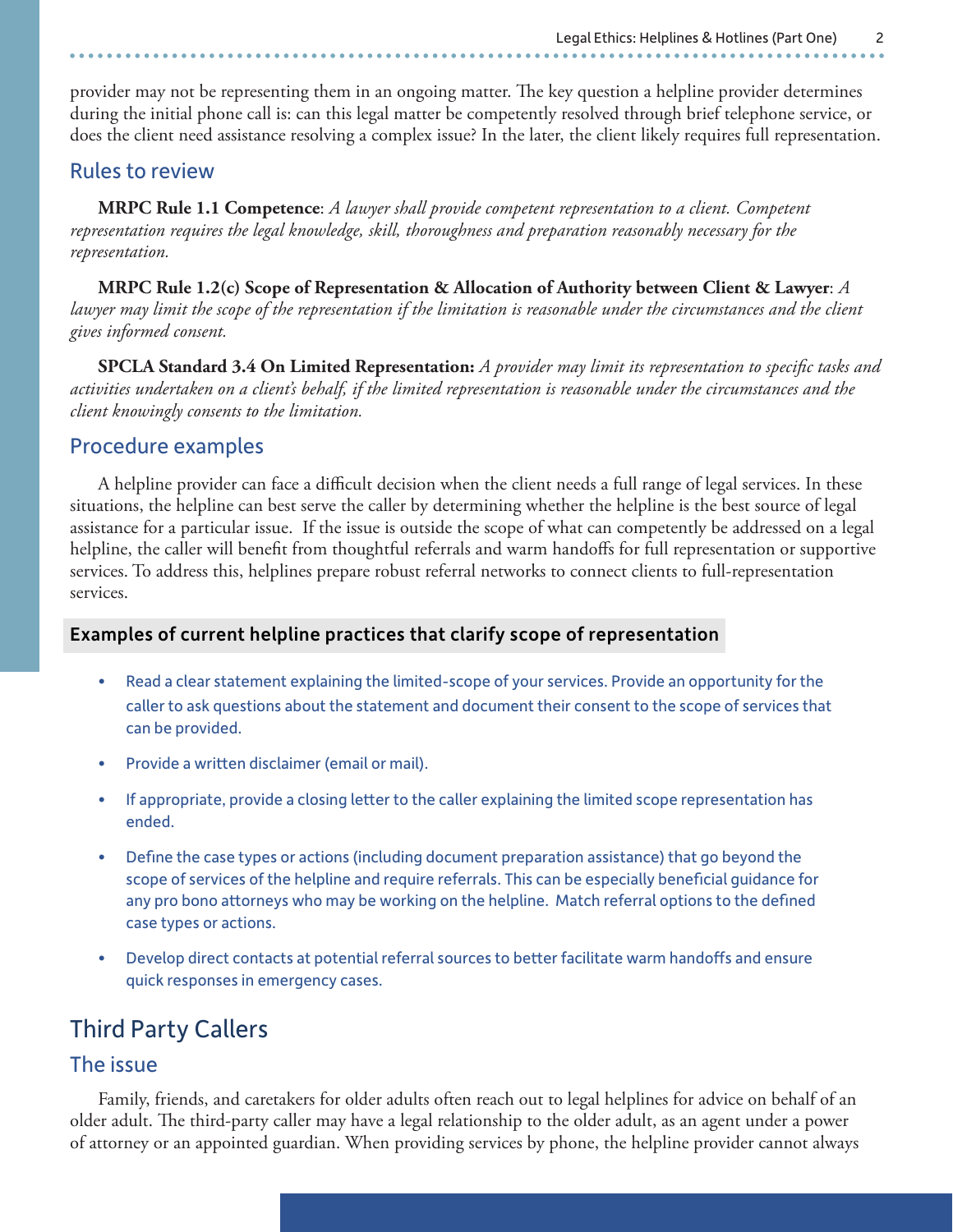be sure who is on the other end of the line. Due to the prevalence of elder abuse, third party callers should be carefully screened to ensure that advice is not being provided to the perpetrator of abuse.<sup>3</sup> Third party caller situations can raise issues of both confidentiality and conflicts. Depending on the information, a helpline who provides information to the caller may no longer be able to assist the older adult in a subsequent call. **Everything an attorney learns from someone who reasonably believes they are contacting the attorney for legal advice must be treated as confidential information, including the fact that they called the attorney.** 

#### Rules to review

**MRPC Rule 1.6(a) Confidentiality of Information**: *A lawyer shall not reveal information relating to the representation of a client unless the client gives informed consent, the disclosure is impliedly authorized in order to carry out the representation, or the disclosure is permitted by paragraph (b).4*

**MRPC Rule 1.9(a) Duties to Former Clients**: *A lawyer who has formerly represented a client in a matter shall not thereafter represent another person in the same or a substantially related matter in which that person's interests are materially adverse to the interests of the former client unless the former client gives informed consent, confirmed in writing.*

**MRPC Rule 1.16(a)(1) Declining or Terminating Representation**: *Except as stated in paragraph (c), a lawyer shall not represent a client or, where representation has commenced, shall withdraw from the representation of a client if:*

*(1) the representation will result in violation of the rules of professional conduct or other law.5*

#### Third party caller procedure examples

Screening for conflicts of interest is much easier when a helpline has clear protocols that comply with statebased rules. Helpline protocols may also include parameters for refusing to provide phone representation to third-party callers, including defining limited circumstances or refusing to provide advice to all third party callers.

#### Examples of current helpline third party caller procedures

- A process document with specific questions that must be asked when receiving a call from a third party, along with suggested courses of action. A [visual guide or chart](https://ncler.acl.gov/Files/Decision-Guides.aspx) on third party ethics can be helpful.<sup>6</sup>
- Define "who the client is" by case types. For example, will the helpline only assist the older adult themselves in cases involving potential abuse or exploitation?
- Obtaining consent from the older adult to speak with the third party caller. Speaking with the older adult themselves, out of hearing range of the third party, is important if abuse or undue influence is suspected.

<sup>3</sup> See National Center on Law and Elder Rights, "Recognizing and Addressing Abuse on Senior Legal Hotlines," available here: [ncler.acl.gov/Files/SLH-Elder-Abuse-Ch-Summary.aspx.](https://ncler.acl.gov/Files/SLH-Elder-Abuse-Ch-Summary.aspx)

<sup>4</sup> See full text of MRPC 1.6: [americanbar.org/groups/professional\\_responsibility/publications/model\\_rules\\_of\\_professional\\_](https://www.americanbar.org/groups/professional_responsibility/publications/model_rules_of_professional_conduct/rule_1_6_confidentiality_of_information/) [conduct/rule\\_1\\_6\\_confidentiality\\_of\\_information/](https://www.americanbar.org/groups/professional_responsibility/publications/model_rules_of_professional_conduct/rule_1_6_confidentiality_of_information/)

<sup>5</sup> See full text of MRPC Rule 1.16: [americanbar.org/groups/professional\\_responsibility/publications/model\\_rules\\_of\\_professional\\_](https://www.americanbar.org/groups/professional_responsibility/publications/model_rules_of_professional_conduct/rule_1_16_declining_or_terminating_representation/) [conduct/rule\\_1\\_16\\_declining\\_or\\_terminating\\_representation/](https://www.americanbar.org/groups/professional_responsibility/publications/model_rules_of_professional_conduct/rule_1_16_declining_or_terminating_representation/)

<sup>6</sup> The American Bar Association Commission on Law and Aging's "Why am I in the Waiting Room?" brochure is a helpful visual guide to help third parties understand the relationship between a lawyer and client: [americanbar.org/products/inv/](https://www.americanbar.org/products/inv/brochure/211008886) [brochure/211008886](https://www.americanbar.org/products/inv/brochure/211008886).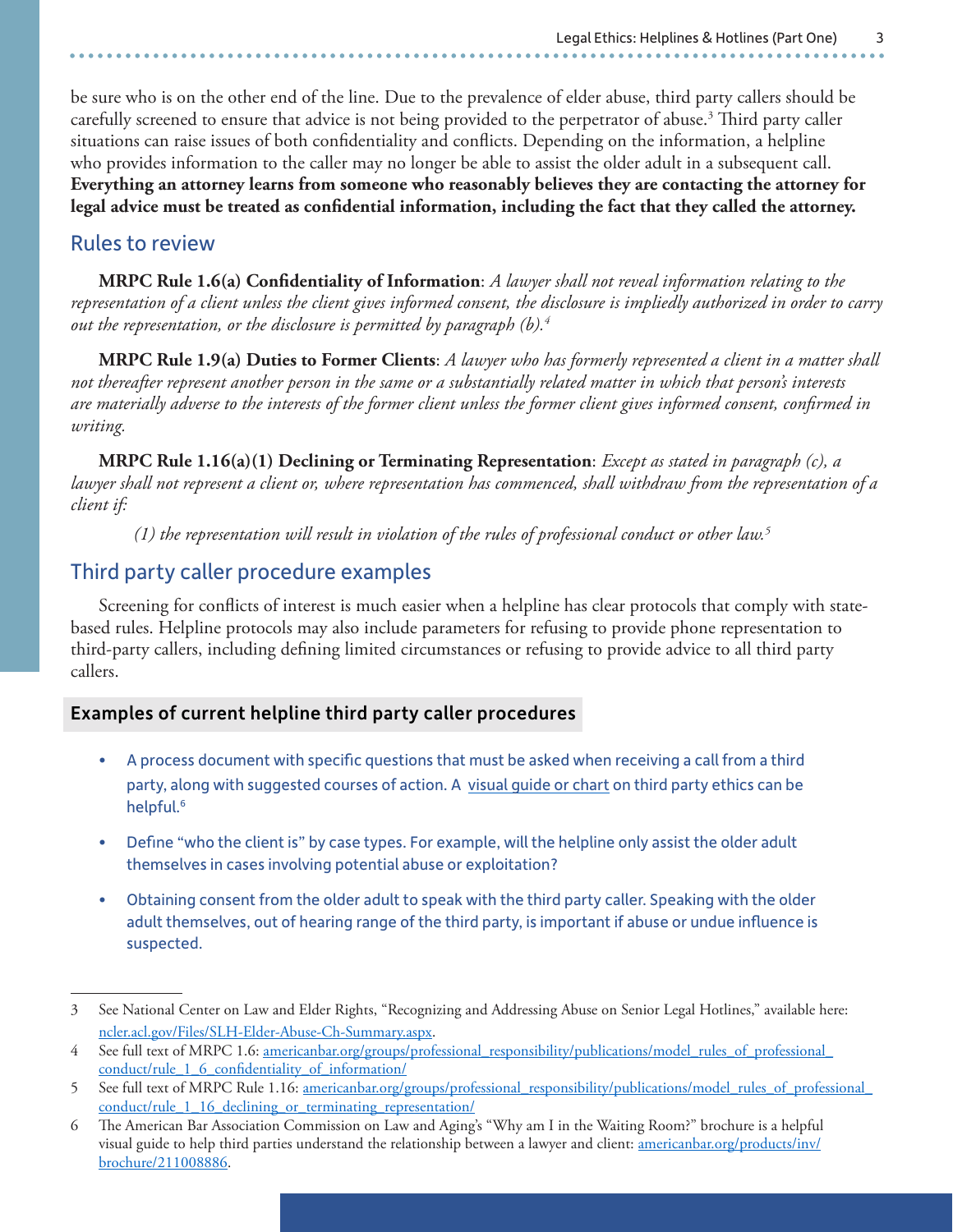- Running a conflict check in the case management system before providing any information or advice.
- Developing a script for advising a caller that the helpline cannot help when a conflict is discovered.

## Capacity Concerns

#### The issue

When working with older adults through a legal helpline, helpline providers are likely to face the challenge of determining whether a client or a potential client has decision-making capacity.7 Making this determination can be particularly challenging for helplines due to their limited time with the caller, lack of face-to-face communication, and not having a baseline for typical behavior for the individual.

#### Rules to review

**MRPC Rule 1.14(a)** Client with Diminished Capacity: *When a client's capacity to make adequately considered decisions in connection with a representation is diminished, whether because of minority, mental impairment, or for some other reason, the lawyer shall, as far as reasonably possible, maintain a normal client-lawyer relationship with the client.*

#### Suggested procedures

When time permits, helpline attorneys can go through the American Bar Association's Capacity Worksheet [for Lawyers](https://ncler.acl.gov/pdf/Capacity%20Ethics%20Practice%20Guide.pdf), excluding the factors that require visual observations. However, in most cases, helpline providers will not have the time to go through the worksheet. Protocols can help provide clarity when these situations arise.

#### Examples of current helpline capacity practices

- Establishing protocols for helpline attorneys to follow when they suspect that the caller may have diminished capacity that would prevent them from being able to enter into an attorney-client relationship.
- Creating a reference with capacity standards, as defined by state statute, available to all helpline attorneys. This helps when a helpline provider is trying to determine how to assist a caller with diminished capacity, based on the reason for their call.
- Asking the caller what time of day is best for them for phone calls. Some people with diminished capacity live with "sundowning," which can cause increased confusion, anxiety and agitation late in the day.
- Connecting the caller with a full-service legal services provider, who may have the ability to fully assess capacity and potentially assist the caller by having a face-to-face, in person meeting with the caller alone, following all recommended protocols.

## Conclusion

Legal helplines are a valuable part of the delivery of legal services for older adults. Applying legal ethics rules to helpline practice and protocols can make a difference in the quality of services provided to older adults and

<sup>7</sup> See National Center on Law and Elder Rights, "Understanding Legal Capacity and Ethics," available at: [ncler.acl.gov/pdf/](https://ncler.acl.gov/pdf/Capacity%20Ethics%20Practice%20Guide.pdf) [Capacity%20Ethics%20Practice%20Guide.pdf.](https://ncler.acl.gov/pdf/Capacity%20Ethics%20Practice%20Guide.pdf)